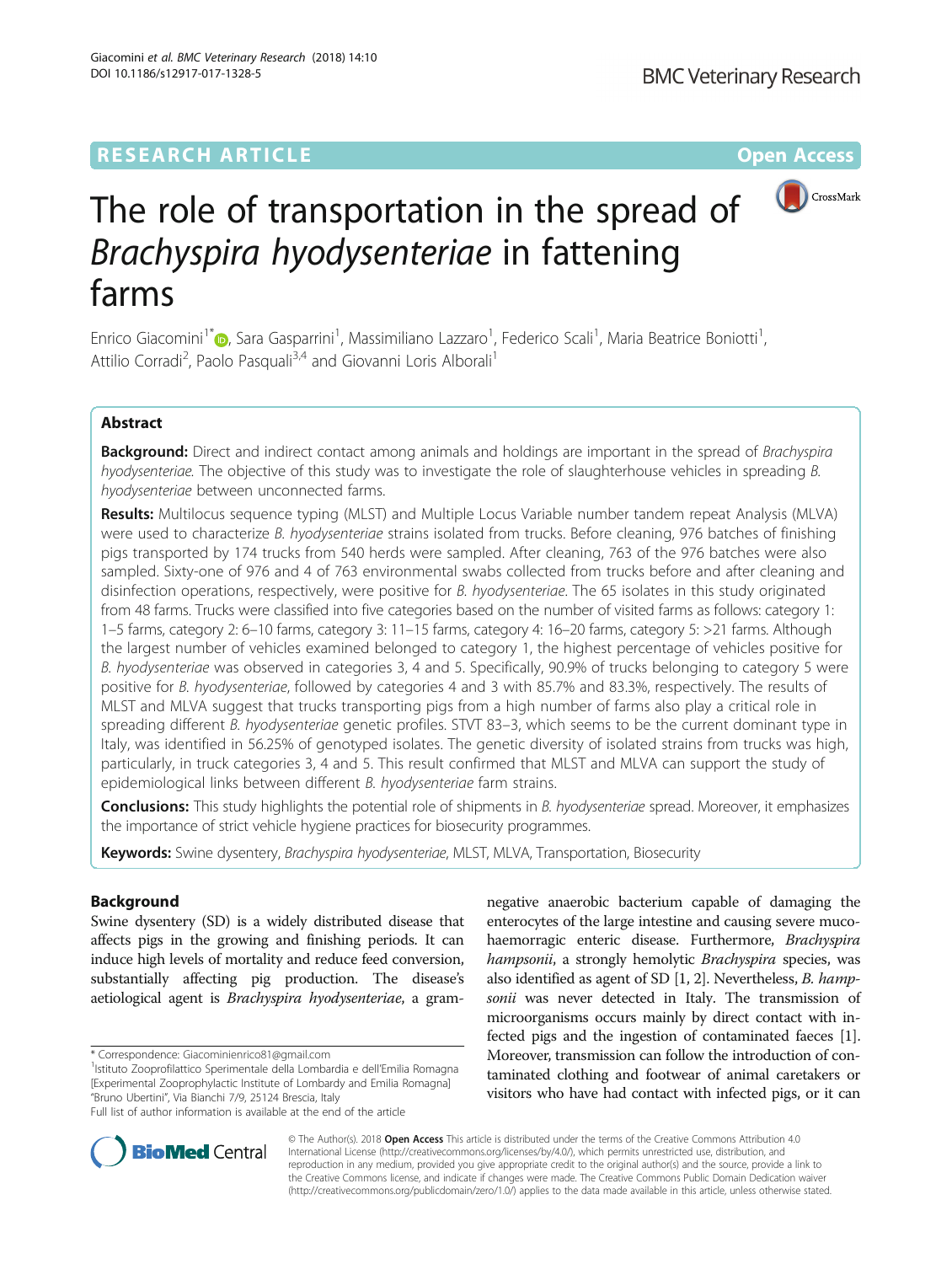be conveyed by feral and other animals [\[1\]](#page-5-0). Furthermore, motor vehicles used for animal transport seem to be an important potential risk for disease propagation among unconnected farms and slaughterhouses [\[3](#page-5-0)]. In fact, vehicles used in animal transportation can be involved in the indirect spread of infectious agents that may cause disease, such as foot and mouth disease (FMD) [[4](#page-5-0)], porcine reproductive respiratory syndrome (PRRS) [\[5, 6](#page-5-0)] and porcine epidemic diarrhoea (PED) [\[7](#page-5-0)]. It was observed that when animals from different farms are transported separately but in successive shipments, the risk of transmission of infectious agents potentially increases [[8](#page-5-0), [9\]](#page-5-0). Therefore, appropriate cleaning and the application of a disinfection protocol for shipment vehicles, as well as biosecurity measures at the farm gate, may be crucial for limiting the spread of disease via shared trucks [\[10](#page-5-0)].

In this study, we aimed to investigate the role of trucks in spreading B. hyodysenteriae between unconnected farms. To better understand the route of transmission and the source of SD outbreaks, we sampled slaughterhouse vehicle protocols and characterized B. hyodysenteriae strains isolated from trucks by combining multilocus sequence typing (MLST) and multiple locus variable number tandem repeat analysis (MLVA).

## **Methods**

## Sample collection

A batch of finishing pigs, sent to slaughter by truck, was considered a single epidemiological unit. Between 2012 and 2015, environmental swabs were sampled from trucks for 976 selected epidemiological units. A total of 174 trucks were used to transport those units, which were from 540 different herds. Environmental swabs were collected on trucks at the staging place of the slaughterhouse. Each sample was collected by swabbing the four corners and the perimeter of the low floor of the trucks. One swab per truck was collected before sanitizing procedures and, when possible, one swab was taken after such procedures. Each sample was placed in a single sterile bag, stored in a refrigerated container, and processed within 5 h. Before the cleaning and disinfection operations, 976 samples from 174 trucks were collected. After routine cleaning and disinfection, 763 environmental swabs were taken from 147 of the 174 trucks examined. The procedures applied at the slaughterhouses required that after unloading the animals, the trucks were washed with high-pressure washing systems and disinfected with products based on glutaraldehyde, quaternary ammonium salts, chloramine T and Virkon®.

#### B. hyodysenteriae isolates

Swab samples kept in sterile bags were washed with 50 ml of saline solution. The liquid was then transferred to a sterile tube and clarified by centrifugation for 5 min at 1500×g. DNA extraction was then performed with 1 ml of the supernatant of each environmental sample using a DNeasy Blood & Tissue Kit (Qiagen GmbH, Germany). The bacterial DNA was eluted into 100 μl of elution buffer. A species-specific real-time PCR assay was performed to detect the presence of B. hyodysenteriae, B. pilosicoli and Lawsonia intracellularis DNA [[11\]](#page-5-0).

Using a pad saturated with washing liquid, each PCRpositive sample was seeded on blood agar culture plates supplemented with rifampicin, vancomycin HCl and colistin and incubated at 37 °C in an anaerobic atmosphere for 5 days. The evaluation of their haemolytic characteristics (strong beta haemolysis) allowed for the identification of samples positive for *B. hyodysenteriae*. Bacterial cells with strong haemolysis were then harvested and resuspended in TE buffer (300 μl). DNA was obtained by boiling the samples at 98 °C for 10 min, and the DNA was stored at 4 °C. A species-specific PCR assay was performed to confirm the classification of B. hyodysenteriae or B. pilosicoli [\[11](#page-5-0)].

## **Genotyping**

The obtained *B. hyodysenteriae* pure isolates were then characterized using MLST and MLVA. MLST was performed on seven loci coding for housekeeping genes [[12, 13\]](#page-5-0). We used the same PCR conditions and purification and PCR sequencing methods as previously described [[14](#page-5-0)]. The sequences obtained were then analysed and codified to obtain a sequence type (ST) [[13](#page-5-0)]. MLVA was conducted by analysing seven multiple variable number tandem repeats (VNTR) loci within the genome using the primers described by Hidalgo and colleagues [\[15\]](#page-5-0) and the PCR conditions described by Gasparrini and colleagues [[14](#page-5-0)]. The amplicons were analysed on a 2% agarose gel to estimate the locus size and calculate the number of repeats. Hence, the MLVA profiles (VT) were codified [[15](#page-5-0)].

To better characterize the isolates collected, MLST and MLVA profiles were combined (STVT profiles) as previously illustrated [\[14](#page-5-0)].

#### Truck categorisation

The trucks transporting the finishing pig batches were identified and associated with the farms from which the animals originated. The trucks were classified into different categories based on the number of farms visited as follows: category 1: 1–5 farms visited, category 2: 6–10 farms visited, category 3: 11–15 farms visited, category 4: 16–20 farms visited, category 5: >21 farms visited. The percentage of vehicles positive for *B. hyodysenteriae* and the MLST and MLVA profiles of B. hyodysenteriae isolates were evaluated according to truck categories.

## Statistical analysis

The statistical analysis was conducted by considering two groups of trucks: vehicles transporting pigs from up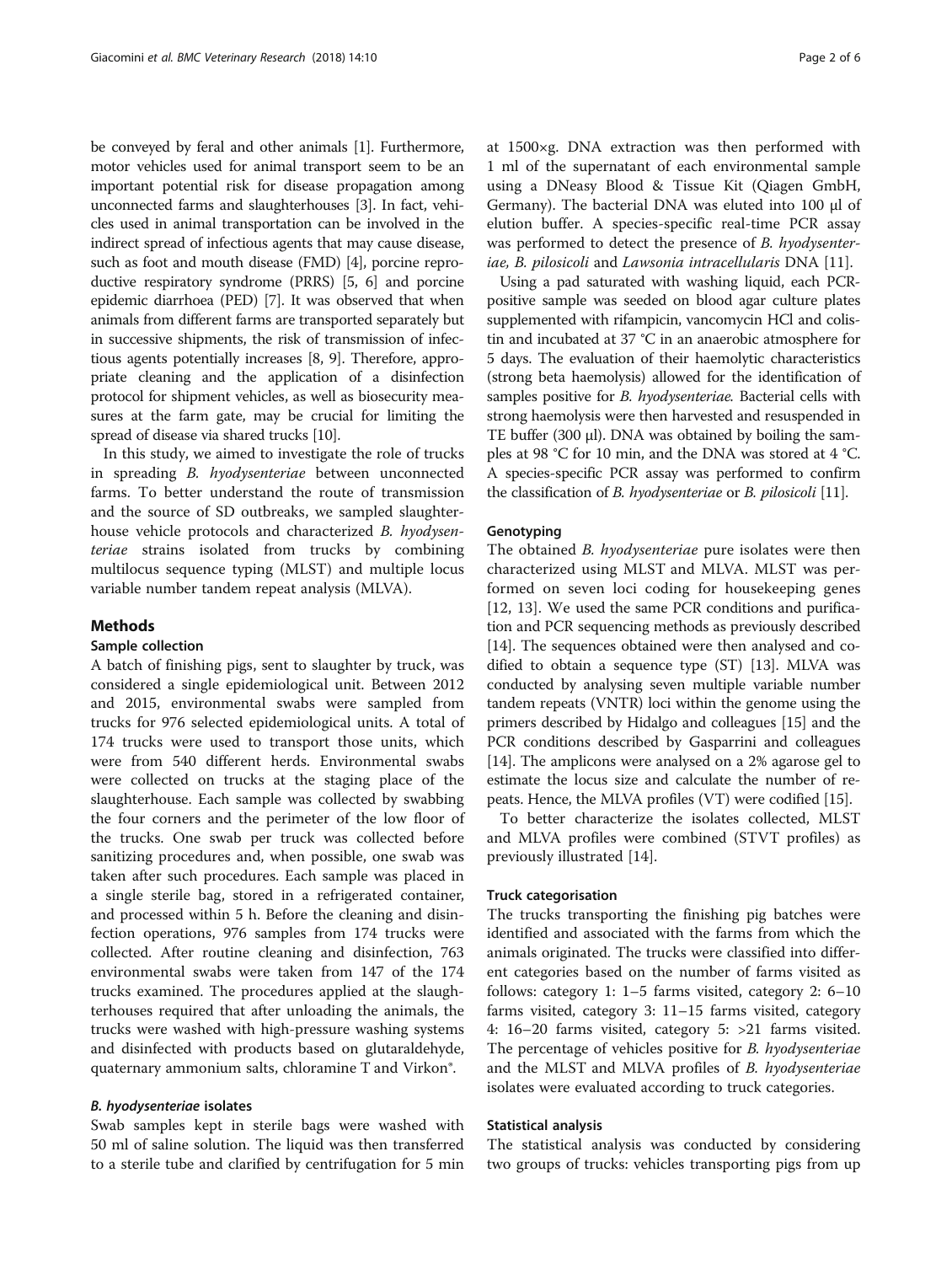to five different farms and trucks visiting more than five farms. Differences in the prevalence of positive samples between the two groups were estimated with a chi-square test and odds ratio (OR) with a 95% confidence interval (CI). All statistical computations were performed with GraphPad Prism 6 (GraphPad Software, San Diego, CA, USA). The significance level was set at  $P < 0.05$ .

## Results

## Samples

Before cleaning and disinfection operations, 976 environmental samples, one for each batch of pigs, were collected. After the sanitisation routine, 763 of the 976 sampled batches (78.18%) were also sampled.

The real-time PCR analysis performed on the environmental samples collected from trucks before the cleaning and disinfection operations showed that 61 of 976 environmental swabs were positive for B. hyodysenteriae (6.25%, Table 1). Four of the 763 environmental swabs collected after routine cleaning and disinfection operations were positive for B. hyodysenteriae (0.52%). All four positive samples were collected from trucks where swabs were also positive before cleaning. Two trucks each from categories 4 and 5 had positive samples. Moreover, two of the four positive samples were collected the same day at the same slaughterhouse. Overall, the 65 B. hyodysenteriae isolates detected originated from 48 (8.89%) of the 540 tested farms (Table 1).

## Truck categories

The finishing pig batches were transported using 174 trucks classified into 5 categories based on the number of farms visited, as described in the Methods section.

In particular, the largest number of vehicles examined belonged to category 1 ( $n = 134$ ). Sixteen trucks were in category 2, 6 trucks were in category 3, 7 trucks were in category 4, and 11 trucks were in category 5 (Fig. [1a](#page-3-0)). Overall, 22.99% of the trucks were positive for B. hyodysenteriae with at least 1 swab.

As shown in Fig. [1b,](#page-3-0) 90.9% of trucks belonging to category 5 were positive for B. hyodysenteriae, followed by truck categories 4 and 3 with 85.7% and 83.3%, respectively. B. hyodysenteriae was detected in 7 of the 16 trucks (43.5%) belonging to category 2, and only 13 trucks belonging to category 1 were positive (9.7%).

## Genotyping

Sixteen pure isolates of B. hyodysenteriae were obtained from the 65 B. hyodysenteriae PCR-positive samples collected from different trucks. It was not possible to isolate any strains from 33 B. hyodysenteriae PCR-positive swabs, and 16 PCR-positive samples presented a Brachyspira spp. mixed culture. The 16 pure isolates, which originated from swab collected before sanitation procedures, were analysed using MLST and MLVA, and the genetic profiles obtained were combined. Eight MLST-MLVA profiles were identified. Table [2](#page-3-0) shows the MLST and MLVA profiles of B. hyodysenteriae strains isolated from vehicles at slaughterhouses in relation to the 5 truck categories. Thirteen of the 16 isolates were detected in truck categories 3–5, with a high number of farms involved for each vehicle. The most frequent profile was 83–3, found in trucks belonging to all the categories, while several other profiles were isolated in only a single sample (Table [2](#page-3-0)).

MLST and MLVA strain profiles isolated from trucks are reported in Fig. [2](#page-4-0).

## **Discussion**

The results of the investigation of the environmental samples collected from trucks before cleaning and disinfection operations showed that 6.25% of environmental swabs and 8.89% of farms were B. hyodysenteriae positive. These data suggest that transportation can play a potential important role in B. hyodysenteriae spreading between otherwise unconnected farms and that it can be a critical point for SD control.

Very limited information is available on the role of trucks in spreading SD. It is known that new outbreaks of SD usually occur following introduction of asymptomatic carrier pigs into uninfected herds, by contaminated feed or animal trucks, or by rodents or visitors who have come into contact with infected pigs [\[4](#page-5-0), [16](#page-5-0)]. The role of the transportation equipment used to move

Table 1 Yearly distribution of total and real-time PCR-positive environmental swabs collected from trucks before and after cleaning and disinfection operations

| Year | Before cleaning |          |       | After cleaning |          |       | Farms <sup>a</sup> |          |        |  |  |
|------|-----------------|----------|-------|----------------|----------|-------|--------------------|----------|--------|--|--|
|      | Total           | Positive | %     | Total          | Positive | %     | Total              | Positive | %      |  |  |
| 2012 | 247             | 6        | 2.43% | 174            | 0        | 0.00% | 134                | 6        | 4.48%  |  |  |
| 2013 | 10              |          | 0.91% | 86             |          | 0.00% |                    |          | .39%   |  |  |
| 2014 | 89              | 4        | 4.49% | 76             |          | 2.63% | 70                 | 4        | 5.71%  |  |  |
| 2015 | 530             | 50       | 9.43% | 427            |          | 0.47% | 264                | 37       | 14.02% |  |  |
| тот  | 976             | 61       | 6.25% | 763            | 4        | 0.52% | 540                | 48       | 8.89%  |  |  |

<sup>a</sup>Number of farms from which the pigs transported by trucks originated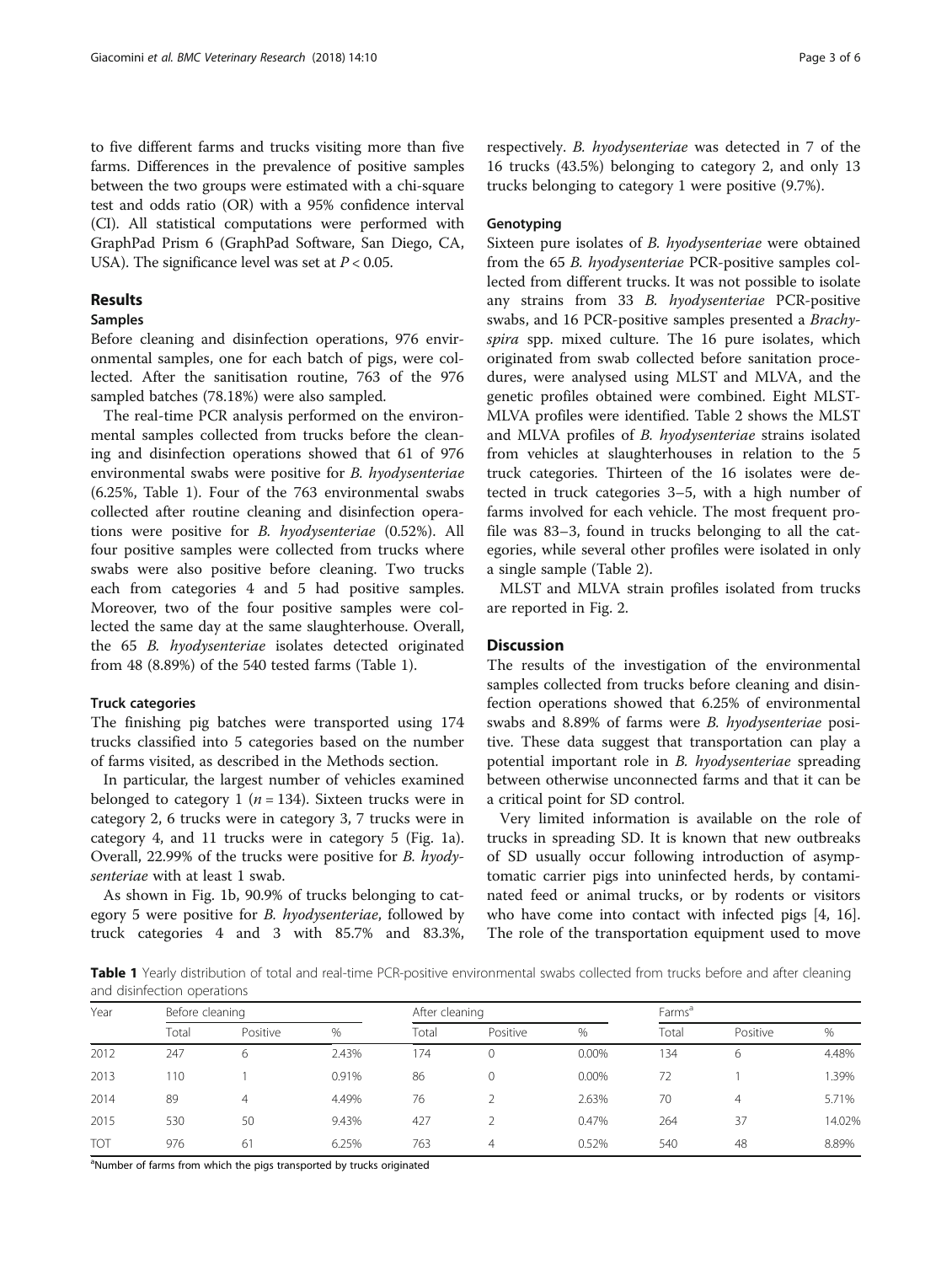<span id="page-3-0"></span>

pigs is well known to spread other diseases, such as porcine epidemic diarrhoea virus (PEDV), transmissible gastroenteritis virus (TGEV) [[7\]](#page-5-0) and porcine reproductive respiratory syndrome virus (PRRSV) [\[6](#page-5-0)].

The results of our investigations suggest that trucks are involved in B. hyodysenteriae spread and that trucks that visit a higher number of farms will have a greater potential of testing positive for B. hyodysenteriae. Overall, the percentage of positive samples was significantly higher  $(P < 0.0001)$  in trucks that visited more than five farms than in trucks that visited fewer than 5 farms (OR = 21.72, 95% CI 8.95–52.67).

The sharing of trucks between farms for the shipment of pigs may increase the risk of disease propagation [\[8](#page-5-0)] due to poor cleaning and disinfection of these trucks [[17](#page-5-0), [18](#page-5-0)].

The low number of B. hyodysenteriae-positive samples (0.52%) after cleaning and disinfecting procedures should not be neglected. The frequency of positive samples after cleaning and disinfecting procedures may be underestimated. Indeed, because of truckers' tight schedules, it was not possible to sample 213 of the 976 shipments (21.82%) after the cleaning routine. It is possible that a transporter who is in a hurry has a higher risk of overlooking some parts of the cleaning and disinfecting routines. All positive samples came from trucks in category 4 or 5, which visited a high number of farms ( $n = 47$ ). Furthermore, two of the four positive samples were collected the same day at the same slaughterhouse, suggesting at least a partial failure of the sanitisation process. B. hyodysenteriae is relatively resistant in moist faeces, and it survived for 48 days at 0– 10 °C, 7 days at 25 °C, and less than 24 h at 37 °C [\[19\]](#page-5-0). It

survived at 10 °C for 78 days in soil with 10% pig faeces and for 112 days in pure pig faeces [[20](#page-5-0)]. Moreover, Lambert and colleagues reported that less than one-third of the trucks used for the shipment of pigs in Canada are cleaned and disinfected between successive shipments [[18](#page-5-0)]. Percentage of trucks with inadequate sanitation may differ in the working conditions in which the current study was performed. However, considering that 22.9% of trucks sampled in this study transported at least one B. hyodysenteriae-positive batch, shipments may still play an important role in spreading the pathogen among unconnected herds, particularly when farms do not follow strict external biosecurity measures. On the other hand, 33 out of 65 PCR-positive samples were impossible to isolate suggesting that either a low bacterial load was collected or bacteria viability was already reduced before swabbing. Particularly, in the latter case, viability of bacteria to infect animals could be reduced or absent.

MLST and MLVA profile results suggest that trucks transporting pigs from a high number of farms may also play a potential role in spreading different B. hyodysenteriae genetic profiles. In general, the same strains isolated in trucks were found in high production areas, as previously reported by Gasparrini and colleagues [\[14](#page-5-0)]. Nevertheless, the role of these trucks in spreading different B. hyodysenteriae strains should be further investigated because one of the limitations of this study is that only one isolate per batch was identified.

The STVT 83–3 profile, present in 9 of 16 samples, should be the current dominant type in Italy. In two recent studies, STVT 83–3 represented more than 45% of

Table 2 MLST and MLVA profiles of the 16 isolates from vehicle swabs in relation to truck category. All 16 isolates were obtained from swabs collected before cleaning and disinfection operations. The second row displays the sequence type (ST) of each isolate, and the third row displays the variable number tandem repeats type (VT)

| Isolate number |  |          |  |     |  |  |  | 3 4 5 6 7 8 9 10 11 12 13 14 15 16 |                    |  |                |
|----------------|--|----------|--|-----|--|--|--|------------------------------------|--------------------|--|----------------|
| ST.            |  | 75 83 83 |  | 206 |  |  |  | 83 83 83 83 76 209                 | 205 83 83 74 83 79 |  |                |
| VT -           |  |          |  |     |  |  |  | 11 3 3 18 3 3 3 3 6 22 2 3 3 2 3 9 |                    |  |                |
| Truck category |  |          |  |     |  |  |  | 4 5 4 5 1 3 1 1 3 3 3 4 2 5 5      |                    |  | 5 <sup>5</sup> |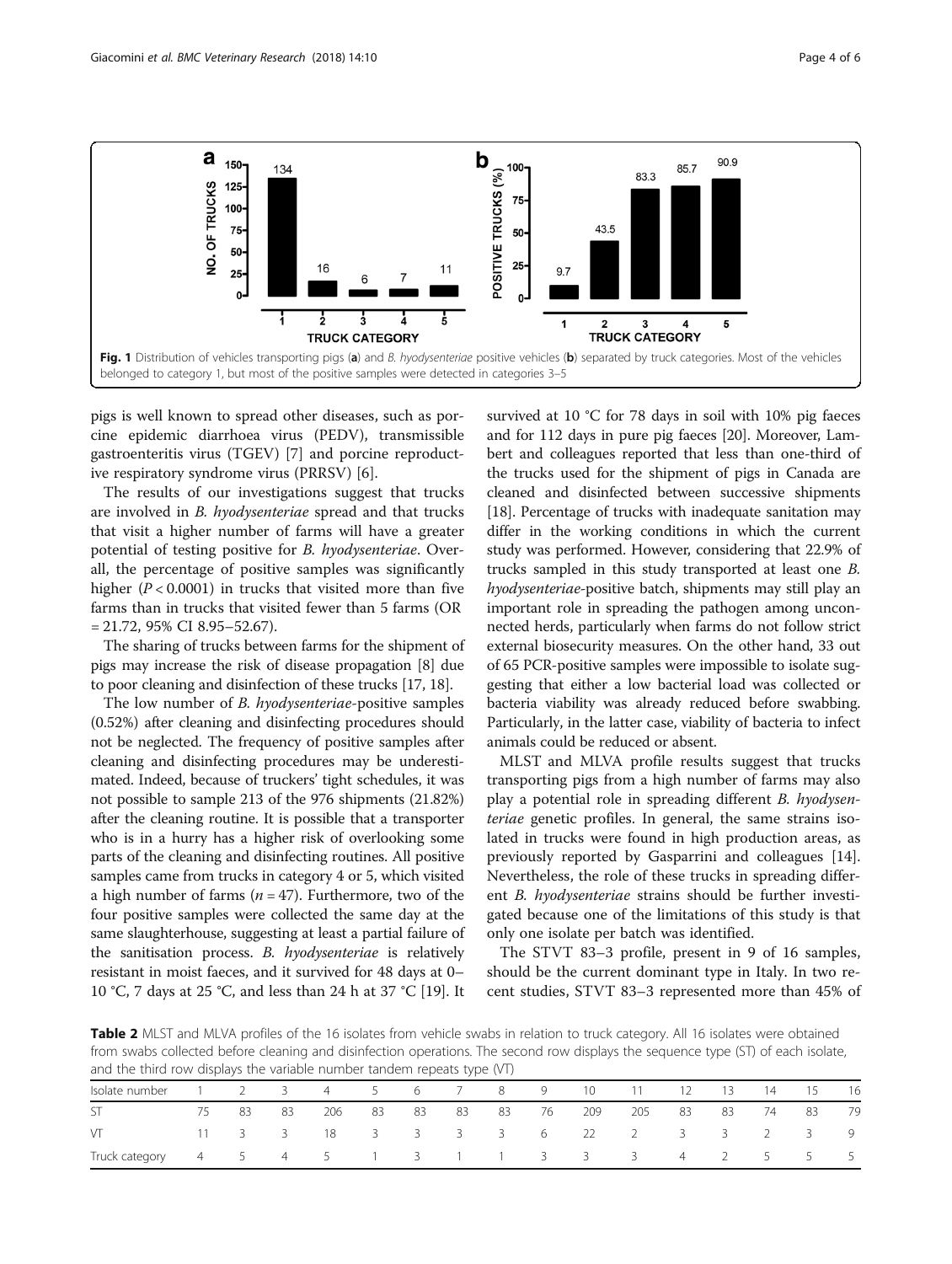<span id="page-4-0"></span>

the B. hyodysenteriae isolates from 2012 to 2015 [[14](#page-5-0), [21](#page-5-0)]. Notwithstanding the low number of isolated strains from trucks, the strain genetic diversity is high. In fact, 8 genetic profiles in 16 isolates were found in the trucks (ratio = 0.5), while 33 of 152 MLST and MLVA profiles were found in the farms (ratio =  $0.21$ ) [[14](#page-5-0)], highlighting the role of transportation in collecting and spreading many different B. hyodysenteriae strains. The genetic profiles isolated from trucks, but not from outbreaks, belonged to truck categories 3, 4 and 5. This result confirmed that MLST and MLVA can support the study of epidemiological links between different B. hyodysenteriae farm strains [[22](#page-5-0)].

## Conclusions

Despite its limitations, this study suggests that B. hyodysenteriae control measures should include a more stringent application of standardized procedures for hygiene practices to improve the sanitation of vehicles at slaughterhouses. These control measures may be implemented at collection points and slaughterhouses to prevent contaminated vehicles from returning to pig farms and most likely play a role in spreading B. hyodysenteriae across vast geographic areas. However, other measures at the farm level, such as loading pigs outside the premises and limiting contact between farmers and trucks during the unloading process, should have a positive effect in reducing the transmission of B. hyodysenteriae. Biosecurity measures, at truck and farm levels, are pivotal and require a coordinated effort between producers, transporters and slaughter facility owners to achieve effective implementation. This study on B. hyodysenteriae transmission should provide more information regarding the role of shipments, and it highlights the risks that may occur if coordinated biosecurity programmes, which involve finisher transportation, are not properly implemented.

#### Abbreviations

CI: Confidence interval; FMD: Foot and mouth disease; MLST: Multilocus sequence typing; MLVA: Multilocus variable-number tandem-repeat analysis; OR: Odds ratio; PCR: Polymerase chain reaction; PED: Porcine epidemic diarrhoea; PEDV: Porcine epidemic diarrhoea virus; PRRSV: Porcine reproductive and respiratory syndrome; PRRSV: Porcine reproductive and respiratory syndrome virus; SD: Swine dysentery; ST: Sequence type; STVT: Sequence type and variable number tandem repeats type; TGEV: Transmissible gastroenteritis virus; VNTR: Variable number tandem repeats; VT: Multiple variable number tandem repeats type

#### Acknowledgements

Not applicable

#### Funding

The study was fully funded by the Italian Ministry of Health.

#### Availability of data and materials

The datasets used and/or analysed during the current study are available from the corresponding author upon reasonable request.

#### Authors' contributions

EG conducted the field research, assisted in data interpretation and wrote the drafts. SG performed MLST and MLVA and assisted in data interpretation. ML conducted the field research and prepared the raw data. FS conducted statistical analyses, interpreted the data, and edited the manuscript. MBB performed MLST and MLVA and assisted in interpretation of MLST and MLVA results. AC, PP and GLA designed and supervised the study. All authors contributed to the final editing and approval of the manuscript.

#### Ethics approval and consent to participate

Not applicable.

#### Consent for publication

Not applicable.

#### Competing interests

The authors declare that they have no competing interests.

#### Publisher's Note

Springer Nature remains neutral with regard to jurisdictional claims in published maps and institutional affiliations.

#### Author details

<sup>1</sup>Istituto Zooprofilattico Sperimentale della Lombardia e dell'Emilia Romagna [Experimental Zooprophylactic Institute of Lombardy and Emilia Romagna] "Bruno Ubertini", Via Bianchi 7/9, 25124 Brescia, Italy. <sup>2</sup>Department of